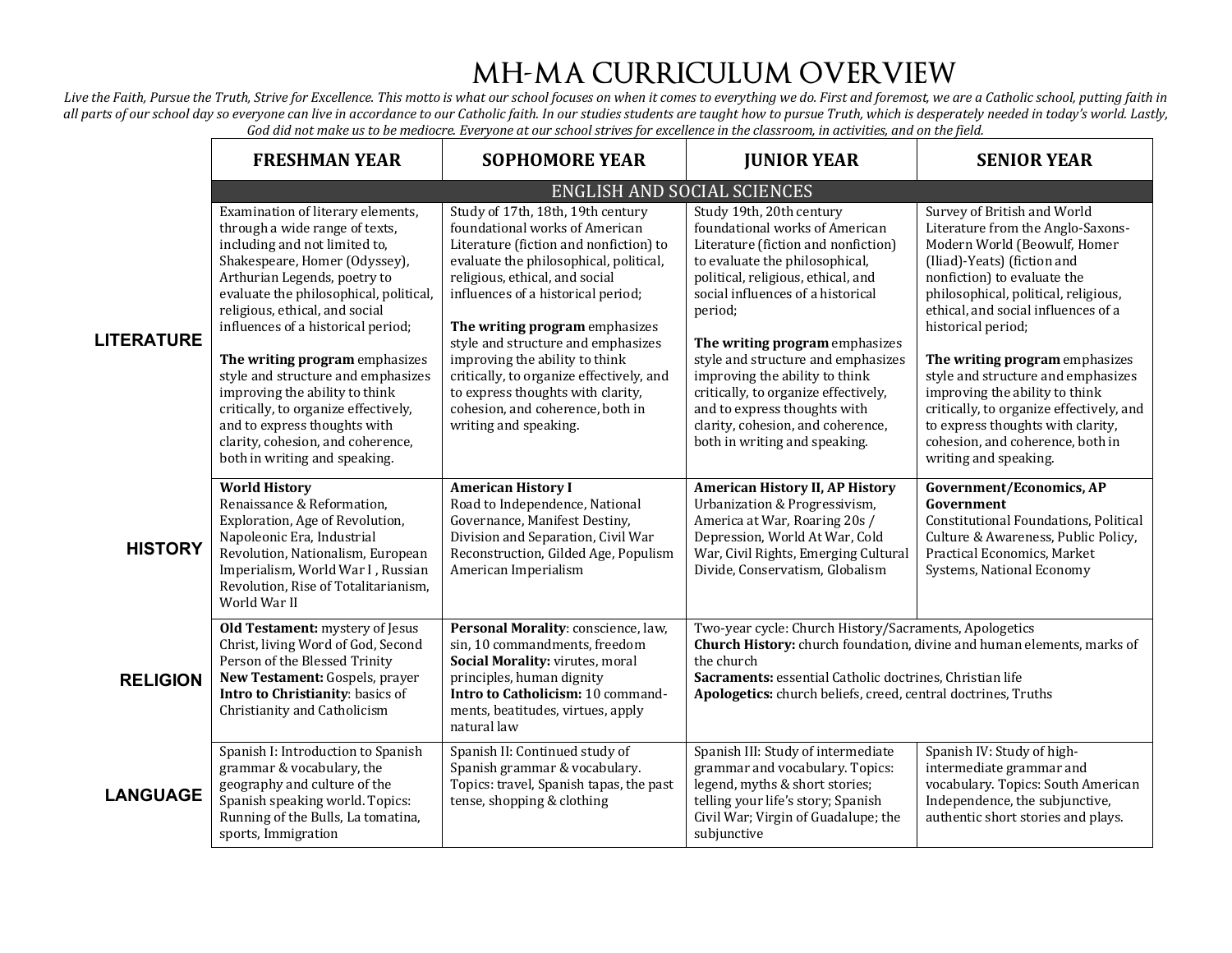|                       | <b>FRESHMAN YEAR</b>                                                                                                                                                                                         | <b>SOPHOMORE YEAR</b>                                                                                                                                                                                                                                                                  | <b>JUNIOR YEAR</b>                                                                                                                                                                                                                                                                                                                                  | <b>SENIOR YEAR</b>                                                                                                                                                                                                                                                                                                                                                                                                                                                                                                                                                                    |  |
|-----------------------|--------------------------------------------------------------------------------------------------------------------------------------------------------------------------------------------------------------|----------------------------------------------------------------------------------------------------------------------------------------------------------------------------------------------------------------------------------------------------------------------------------------|-----------------------------------------------------------------------------------------------------------------------------------------------------------------------------------------------------------------------------------------------------------------------------------------------------------------------------------------------------|---------------------------------------------------------------------------------------------------------------------------------------------------------------------------------------------------------------------------------------------------------------------------------------------------------------------------------------------------------------------------------------------------------------------------------------------------------------------------------------------------------------------------------------------------------------------------------------|--|
|                       | <b>MATH AND SCIENCE</b>                                                                                                                                                                                      |                                                                                                                                                                                                                                                                                        |                                                                                                                                                                                                                                                                                                                                                     |                                                                                                                                                                                                                                                                                                                                                                                                                                                                                                                                                                                       |  |
| <b>MATHEMATICS</b>    | Pre-Algebra: basic algebra and<br>geometry<br>Algebra I: real numbers, equations<br>and expressions<br>Geometry: plane and solid figures,<br>reasoning and logic, postulates,<br>theorems, proofs            | Algebra I: real numbers, equations<br>and expressions<br>Geometry: plane and solid figures,<br>reasoning and logic, postulates,<br>theorems, proofs<br>Algebra II: linear, quadratic,<br>exponential, logarithmic, radical<br>and rational functions, probability<br>and data analysis | Geometry: plane and solid figures,<br>reasoning and logic, postulates,<br>theorems, proofs<br>Algebra II: linear, quadratic,<br>exponential, logarithmic, radical and<br>rational functions, probability and<br>data analysis<br>Math Concepts: introduction to<br>Algebra II<br>Pre-Calculus: expands functions of<br>Algebra II                   | Algebra II: linear, quadratic,<br>exponential, logarithmic, radical and<br>rational functions, probability and<br>data analysis<br>Math Concepts: introduction to<br>Algebra II<br>Pre-Calculus: expands functions of<br>Algebra II<br>AP Calculus: limits, derivatives,<br>integrals<br>Calculus: analytical geometry,<br>limits and continuity, differential<br>and integral calculus of algebraic<br>and transcendental functions<br>Algebra III: perform algebraic<br>operations on rational, exponential<br>and radical expressions, solve linear<br>equations, and inequalities |  |
| <b>SCIENCE</b>        | Physical Science: general chemistry<br>and physics, scientific inquiry<br><b>Biology 1:</b> fundamentals of living<br>organisms                                                                              | <b>Biology 1: fundamentals of living</b><br>organisms<br>Biology 2: cellular biology, genetics,<br>ecology, physiology<br>Chemistry: atoms, periodic table,<br>states and properties of matter,<br>chemical reactions                                                                  | Chemistry: atoms, periodic table,<br>states and properties of matter,<br>chemical reactions<br>Biology 2: cellular biology, genetics,<br>ecology, physiology<br>Physics: force and motion, mass<br>and energy, thermodynamics,<br>energy and matter<br>Human Anatomy: cellular, tissue,<br>and organ levels, organ systems<br>Botany: plant science | Biology 2: cellular biology, genetics,<br>ecology, physiology<br>Physics: force and motion, mass<br>and energy, thermodynamics,<br>energy and matter<br>Human Anatomy: cellular, tissue,<br>and organ levels, organ systems<br>Botany: plant science                                                                                                                                                                                                                                                                                                                                  |  |
|                       | <b>FINE ARTS</b>                                                                                                                                                                                             |                                                                                                                                                                                                                                                                                        |                                                                                                                                                                                                                                                                                                                                                     |                                                                                                                                                                                                                                                                                                                                                                                                                                                                                                                                                                                       |  |
| <b>MUSIC</b>          | Band/Drumline/Choir: music theory, develop musicianship, rhythm<br>Music Appreciation: analyze musical works, form, notation and terminology, genres, periods, composers<br>Individual lessons (as possible) |                                                                                                                                                                                                                                                                                        |                                                                                                                                                                                                                                                                                                                                                     |                                                                                                                                                                                                                                                                                                                                                                                                                                                                                                                                                                                       |  |
| <b>ART</b>            | Elements and Principles of Art, Color Theory, Art History / Appreciation, Drawing on the left side of the brain, Batik, Painting, Printmaking, Ceramics, 3D<br>art, Metal Enameling                          |                                                                                                                                                                                                                                                                                        |                                                                                                                                                                                                                                                                                                                                                     |                                                                                                                                                                                                                                                                                                                                                                                                                                                                                                                                                                                       |  |
| <b>PHOTOGRAPHY</b>    | History of photography, Alternative Processing, DSLR camera settings, Photo composition rules, Famous photographers, Iconic Photography,<br>Photojournalism, Stop Motion                                     |                                                                                                                                                                                                                                                                                        |                                                                                                                                                                                                                                                                                                                                                     |                                                                                                                                                                                                                                                                                                                                                                                                                                                                                                                                                                                       |  |
| <b>GRAPHIC DESIGN</b> | Good Design/Bad Design, Elements and Principles of Design, Typography, History of design, Adobe Photoshop, Adobe Illustrator, Adobe Indesign                                                                 |                                                                                                                                                                                                                                                                                        |                                                                                                                                                                                                                                                                                                                                                     |                                                                                                                                                                                                                                                                                                                                                                                                                                                                                                                                                                                       |  |
| <b>THEATER</b>        | Speech: public speaking, writing for an audience<br>Theater Experience: being on stage, being behind stage, element of acting<br>Film: producing films                                                       |                                                                                                                                                                                                                                                                                        |                                                                                                                                                                                                                                                                                                                                                     |                                                                                                                                                                                                                                                                                                                                                                                                                                                                                                                                                                                       |  |